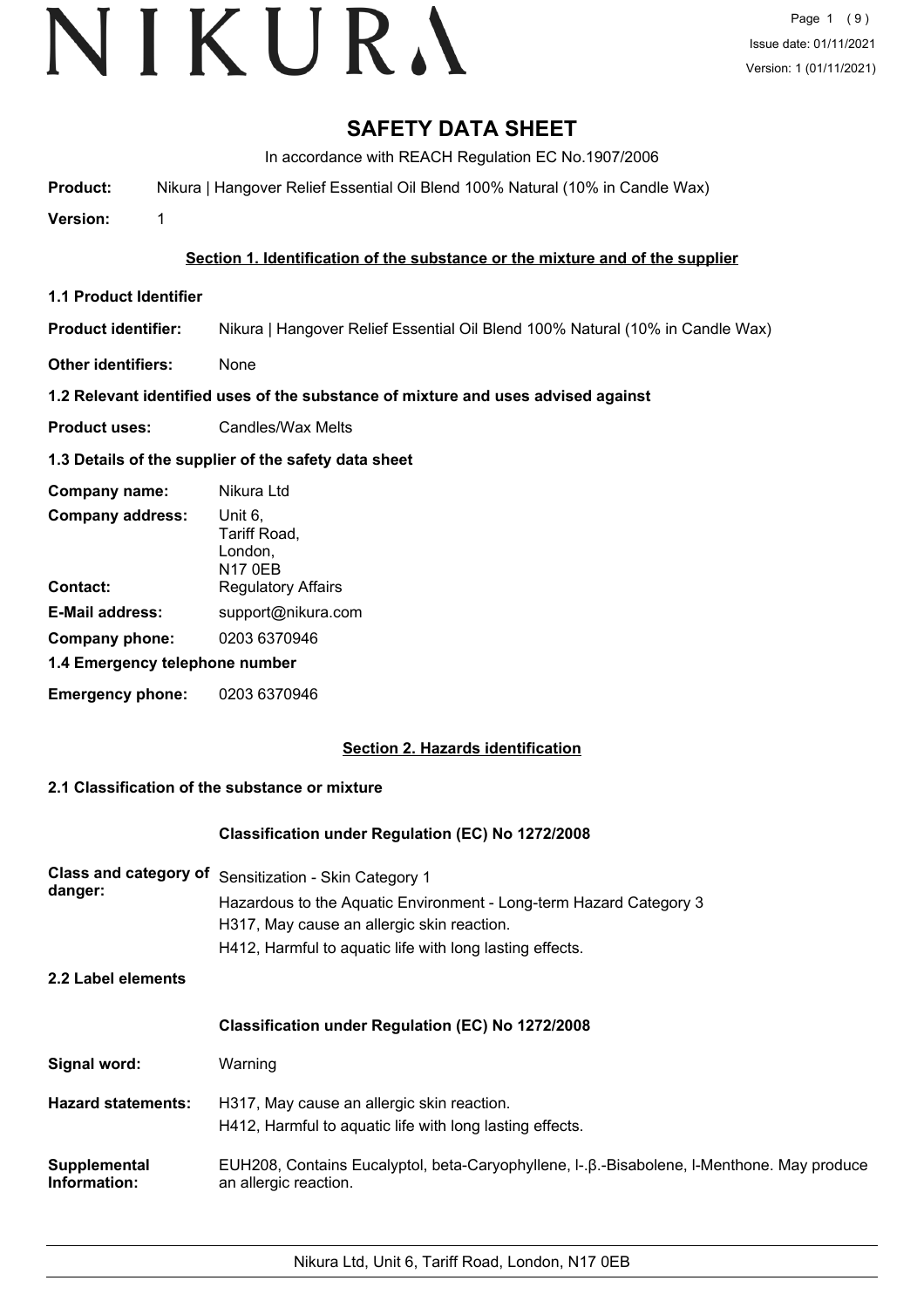# **SAFETY DATA SHEET**

In accordance with REACH Regulation EC No.1907/2006

**Product:** Nikura | Hangover Relief Essential Oil Blend 100% Natural (10% in Candle Wax)

P261, Avoid breathing vapour or dust.

# **Version:** 1

#### **Precautionary statements:**

P272, Contaminated work clothing should not be allowed out of the workplace. P273, Avoid release to the environment. P280, Wear protective gloves/eye protection/face protection. P302/352, IF ON SKIN: Wash with plenty of soap and water. P333/313, If skin irritation or rash occurs: Get medical advice/attention.

P363, Wash contaminated clothing before reuse.

P501, Dispose of contents/container to approved disposal site, in accordance with local regulations.



# **2.3 Other hazards**

**Other hazards:** None

**Section 3. Composition / information on ingredients**

# **3.2 Mixtures**

# **Contains:**

| <b>Name</b>        | <b>CAS</b> | <b>EC</b> | <b>REACH Registration</b><br>No. | $\%$  | <b>Classification for</b><br>(CLP) 1272/2008                                                                    |
|--------------------|------------|-----------|----------------------------------|-------|-----------------------------------------------------------------------------------------------------------------|
| Linalyl acetate    | 115-95-7   | 204-116-4 |                                  | 2.21% | Skin Irrit, 2-Skin Sens.<br>1B;H315-H317,-                                                                      |
| <b>I</b> Linalool  | 78-70-6    | 201-134-4 |                                  | 1.85% | Skin Irrit. 2-Eye Irrit. 2-<br>Skin Sens. 1B;H315-<br>H317-H319.-                                               |
| Camphene           | 79-92-5    | 201-234-8 |                                  | 0.27% | Flam. Liq. 3-Flam. Sol.<br>2-Aquatic Acute 1-<br>Aquatic Chronic 1:<br>H226-H228-H410.-                         |
| beta-Caryophyllene | 87-44-5    | 201-746-1 |                                  | 0.26% | Skin Sens. 1B-Asp.<br>Tox 1-Aquatic Chronic<br>4:H304-H317-H413.-                                               |
| lcis-beta-Ocimene  | 3338-55-4  | 222-081-3 |                                  | 0.26% | Flam. Liq. 3-Skin Irrit.<br>2-Asp. Tox 1-Aquatic<br>Acute 1-Aquatic<br>Chronic 2;H226-H304-<br>H315-H400-H411.- |
| ll-Menthone        | 14073-97-3 | 237-926-1 |                                  | 0.25% | Acute Tox. 4-Skin Irrit.<br>2-Skin Sens, 1B-<br>Aquatic Chronic 3;<br>H302-H315-H317-<br>H412.-                 |
| Eucalyptol         | 470-82-6   | 207-431-5 |                                  | 0.20% | Flam. Liq. 3-Skin Sens.<br>1B;H226-H317,-                                                                       |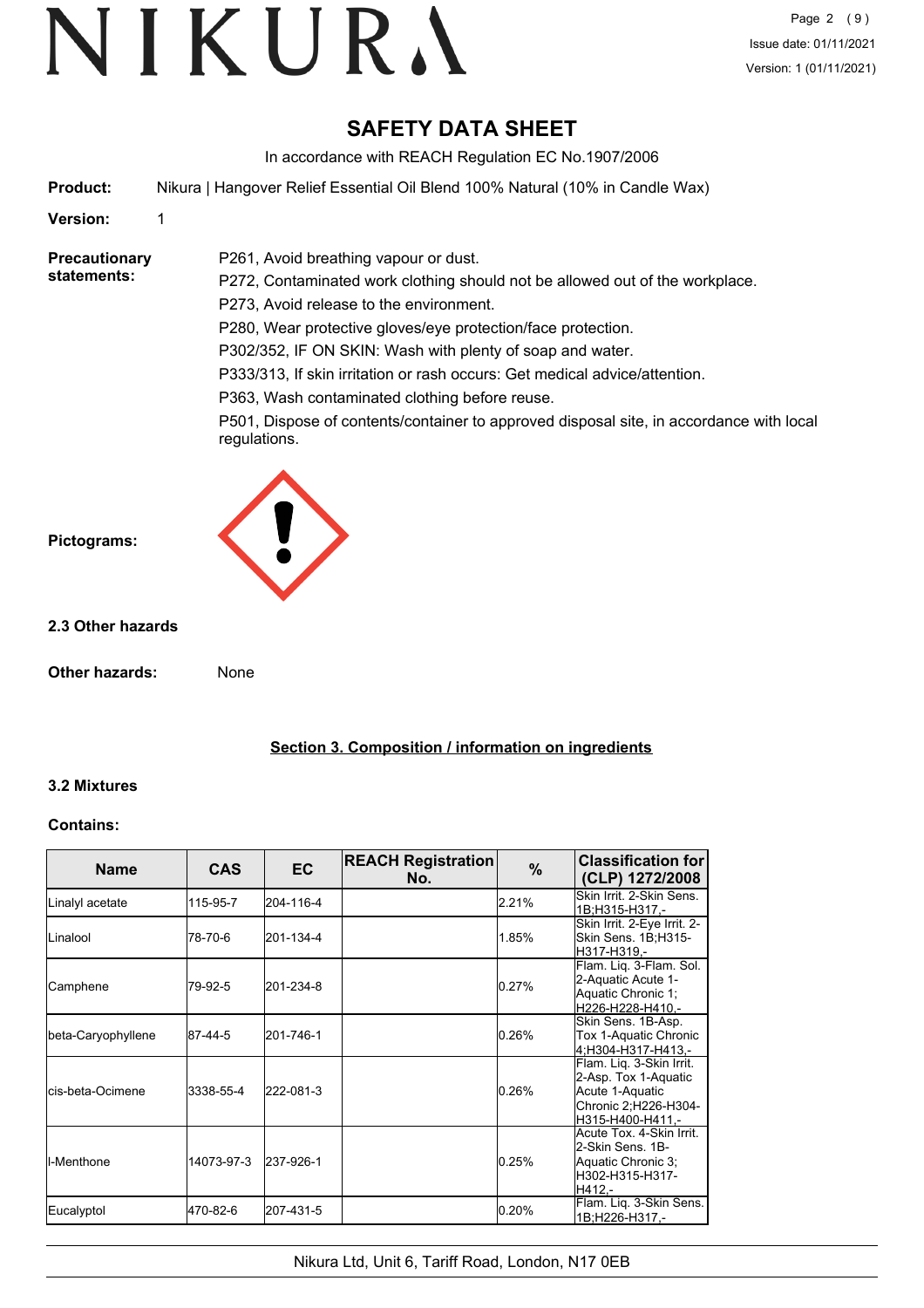# **SAFETY DATA SHEET**

In accordance with REACH Regulation EC No.1907/2006

**Product:** Nikura | Hangover Relief Essential Oil Blend 100% Natural (10% in Candle Wax)

### **Version:** 1

| II-.B.-Bisabolene   | 495-61-4  |  | 0.17% | Acute Tox. 4-Skin Irrit.<br>2-Skin Sens. 1B-Asp.<br>Tox 1-Aquatic Chronic<br>2:H304-H315-H317-<br>H332-H411.- |
|---------------------|-----------|--|-------|---------------------------------------------------------------------------------------------------------------|
| Itrans beta-Ocimene | 3779-61-1 |  | 0.16% | Skin Irrit. 2-Aquatic<br>Acute 1-Aquatic<br>Chronic 2;H315-H400-<br>H411.-                                    |

# **Substances with Community workplace exposure limits:**

Not Applicable

**Substances that are persistent, bioaccumulative and toxic or very persistent and very bioaccumulative, greater than 0.1%:**

Not Applicable

# **Section 4. First-aid measures**

## **4.1 Description of first aid measures**

| Inhalation:           | Remove from exposure site to fresh air, keep at rest, and obtain medical attention.          |
|-----------------------|----------------------------------------------------------------------------------------------|
| Eye exposure:         | Flush immediately with water for at least 15 minutes. Contact physician if symptoms persist. |
| <b>Skin exposure:</b> | IF ON SKIN: Wash with plenty of soap and water.                                              |
| Ingestion:            | Rinse mouth with water and obtain medical attention.                                         |

## **4.2 Most important symptoms and effects, both acute and delayed**

May cause an allergic skin reaction.

# **4.3 Indication of any immediate medical attention and special treatment needed**

None expected, see Section 4.1 for further information.

# **SECTION 5: Firefighting measures**

## **5.1 Extinguishing media**

Suitable media: Carbon dioxide, Dry chemical, Foam.

## **5.2 Special hazards arising from the substance or mixture**

In case of fire, may be liberated: Carbon monoxide, Unidentified organic compounds.

## **5.3 Advice for fire fighters:**

In case of insufficient ventilation, wear suitable respiratory equipment.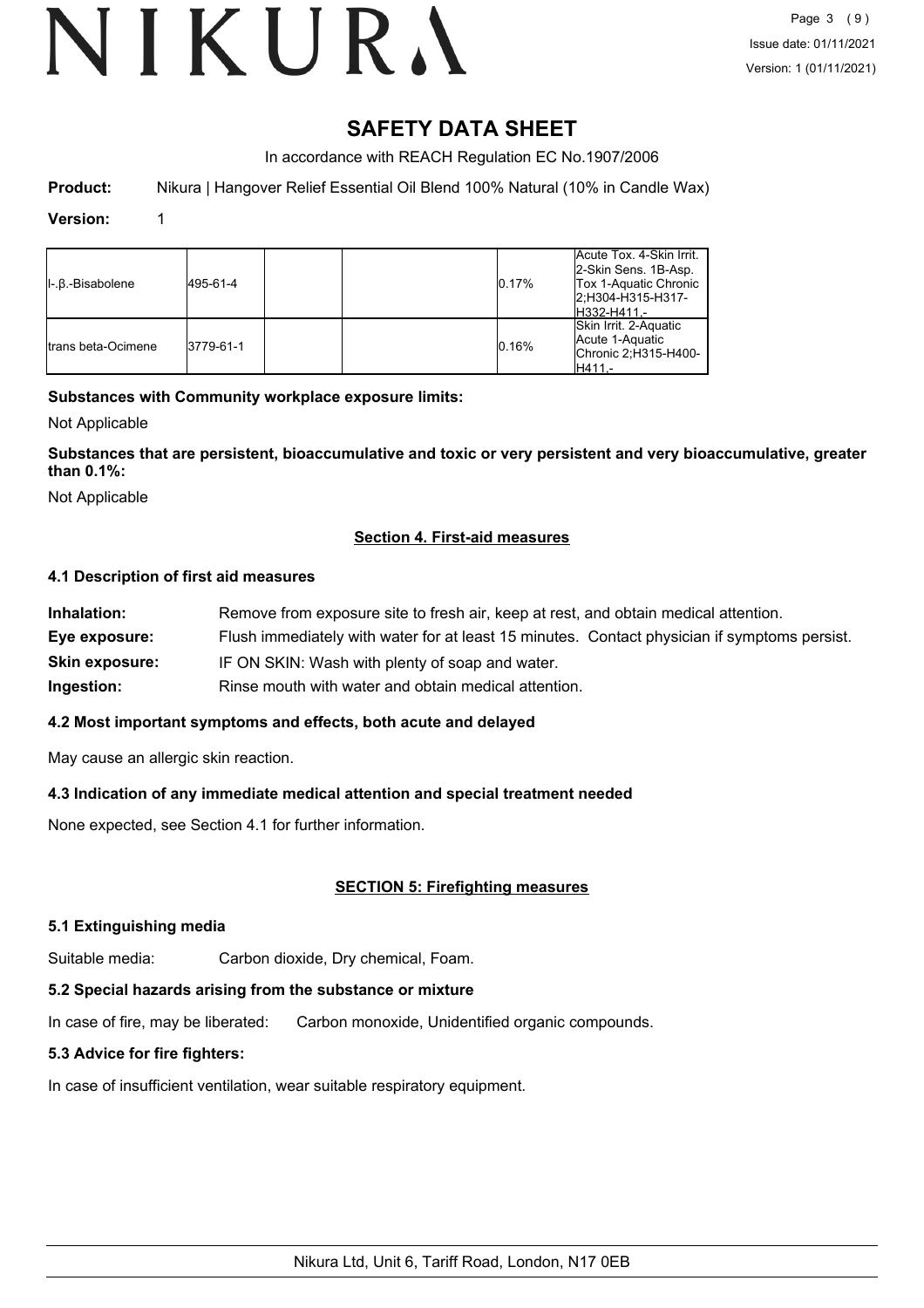# VIKURA

# **SAFETY DATA SHEET**

In accordance with REACH Regulation EC No.1907/2006

**Product:** Nikura | Hangover Relief Essential Oil Blend 100% Natural (10% in Candle Wax)

**Version:** 1

## **Section 6. Accidental release measures**

## **6.1 Personal precautions, protective equipment and emergency procedures:**

Avoid inhalation. Avoid contact with skin and eyes. See protective measures under Section 7 and 8.

#### **6.2 Environmental precautions:**

Keep away from drains, surface and ground water, and soil.

#### **6.3 Methods and material for containment and cleaning up:**

Remove ignition sources. Provide adequate ventilation. Avoid excessive inhalation of vapours. Contain spillage immediately by use of sand or inert powder. Dispose of according to local regulations.

#### **6.4 Reference to other sections:**

Also refer to sections 8 and 13.

# **Section 7. Handling and storage**

#### **7.1 Precautions for safe handling:**

Keep away from heat, sparks, open flames and hot surfaces. - No smoking. Use personal protective equipment as required. Use in accordance with good manufacturing and industrial hygiene practices. Use in areas with adequate ventilation Do not eat, drink or smoke when using this product.

## **7.2 Conditions for safe storage, including any incompatibilities:**

Store in a well-ventilated place. Keep container tightly closed. Keep cool. Ground/bond container and receiving equipment. Use explosion-proof electrical, ventilating and lighting equipment. Use only non-sparking tools. Take precautionary measures against static discharge.

## **7.3 Specific end use(s):**

Candles/Wax Melts: Use in accordance with good manufacturing and industrial hygiene practices.

## **Section 8. Exposure controls/personal protection**

#### **8.1 Control parameters**

Workplace exposure limits: Not Applicable

## **8.2 Exposure Controls**

#### **Eye / Skin Protection**

Wear protective gloves/eye protection/face protection

## **Respiratory Protection**

Under normal conditions of use and where adequate ventilation is available to prevent build up of excessive vapour, this material should not require special engineering controls. However, in conditions of high or prolonged use, or high temperature or other conditions which increase exposure, the following engineering controls can be used to minimise exposure to personnel: a) Increase ventilation of the area with local exhaust ventilation. b) Personnel can use an approved, appropriately fitted respirator with organic vapour cartridge or canisters and particulate filters. c) Use closed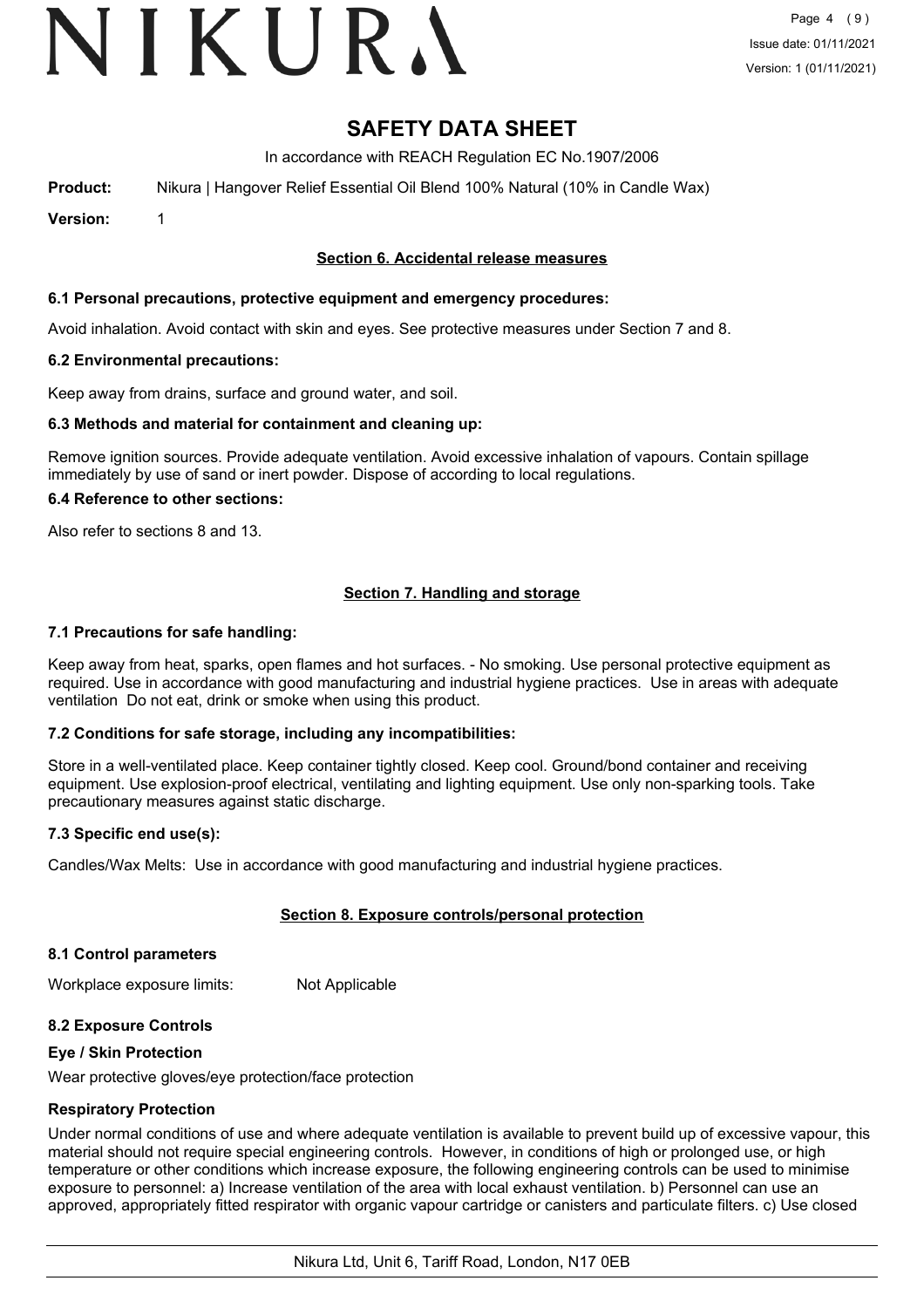# **SAFETY DATA SHEET**

In accordance with REACH Regulation EC No.1907/2006

**Product:** Nikura | Hangover Relief Essential Oil Blend 100% Natural (10% in Candle Wax)

**Version:** 1

systems for transferring and processing this material.

Also refer to Sections 2 and 7.

# **Section 9. Physical and chemical properties**

## **9.1 Information on basic physical and chemical properties**

| Appearance:                                   | Not determined                               |
|-----------------------------------------------|----------------------------------------------|
| Odour:                                        | Not determined                               |
| <b>Odour threshold:</b>                       | Not determined                               |
| pH:                                           | Not determined                               |
| Melting point / freezing point:               | Not determined                               |
| Initial boiling point / range:                | Not determined                               |
| <b>Flash point:</b>                           | > 200 °C                                     |
| <b>Evaporation rate:</b>                      | Not determined                               |
| Flammability (solid, gas):                    | Not determined                               |
| Upper/lower flammability or explosive limits: | Product does not present an explosion hazard |
| Vapour pressure:                              | Not determined                               |
| Vapour density:                               | Not determined                               |
| <b>Relative density:</b>                      | Not determined                               |
| Solubility(ies):                              | Not determined                               |
| Partition coefficient: n-octanol/water:       | Not determined                               |
| Auto-ignition temperature:                    | Not determined                               |
| <b>Decomposition temperature:</b>             | Not determined                               |
| <b>Viscosity:</b>                             | Not determined                               |
| <b>Explosive properties:</b>                  | Not expected                                 |
| <b>Oxidising properties:</b>                  | Not expected                                 |
| 9.2 Other information:                        | None available                               |

## **Section 10. Stability and reactivity**

#### **10.1 Reactivity:**

Presents no significant reactivity hazard, by itself or in contact with water.

# **10.2 Chemical stability:**

Good stability under normal storage conditions.

# **10.3 Possibility of hazardous reactions:**

Not expected under normal conditions of use.

# **10.4 Conditions to avoid:**

Avoid extreme heat.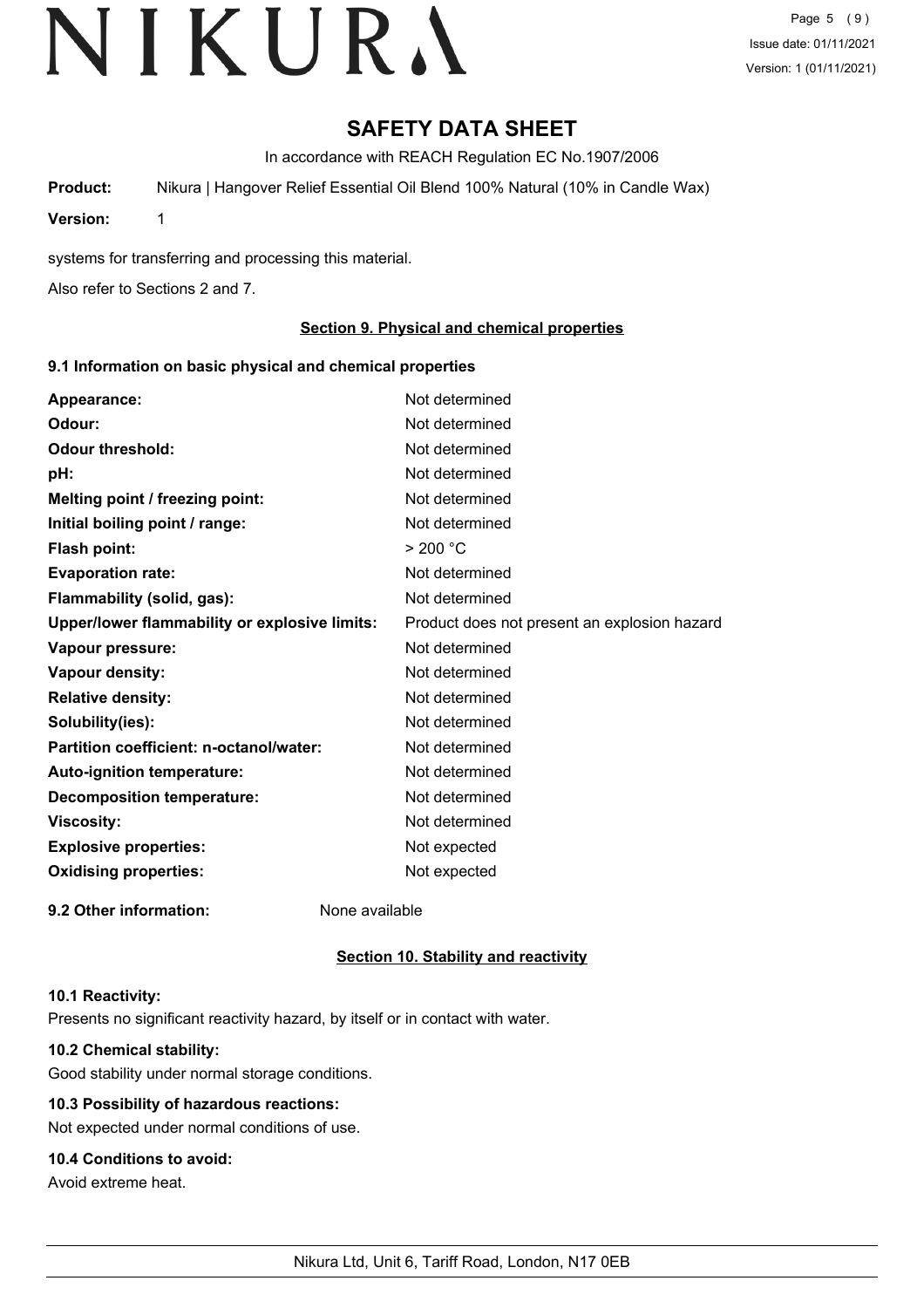# **SAFETY DATA SHEET**

In accordance with REACH Regulation EC No.1907/2006

**Product:** Nikura | Hangover Relief Essential Oil Blend 100% Natural (10% in Candle Wax)

**Version:** 1

# **10.5 Incompatible materials:**

Avoid contact with strong acids, alkalis or oxidising agents.

# **10.6 Hazardous decomposition products:**

Not expected.

# **Section 11. Toxicological information**

# **11.1 Information on toxicological effects**

This mixture has not been tested as a whole for health effects. The health effects have been calculated using the methods outlined in Regulation (EC) No 1272/2008 (CLP).

| <b>Acute Toxicity:</b>                    | Based on available data the classification criteria are not met. |
|-------------------------------------------|------------------------------------------------------------------|
| <b>Acute Toxicity Oral</b>                | >5000                                                            |
| <b>Acute Toxicity Dermal</b>              | Not Applicable                                                   |
| <b>Acute Toxicity Inhalation</b>          | Not Available                                                    |
| <b>Skin corrosion/irritation:</b>         | Based on available data the classification criteria are not met. |
| Serious eye damage/irritation:            | Based on available data the classification criteria are not met. |
| <b>Respiratory or skin sensitisation:</b> | Sensitization - Skin Category 1                                  |
| Germ cell mutagenicity:                   | Based on available data the classification criteria are not met. |
| Carcinogenicity:                          | Based on available data the classification criteria are not met. |
| <b>Reproductive toxicity:</b>             | Based on available data the classification criteria are not met. |
| <b>STOT-single exposure:</b>              | Based on available data the classification criteria are not met. |
| <b>STOT-repeated exposure:</b>            | Based on available data the classification criteria are not met. |
| <b>Aspiration hazard:</b>                 | Based on available data the classification criteria are not met. |

**Information about hazardous ingredients in the mixture**

Not Applicable

Refer to Sections 2 and 3 for additional information.

# **Section 12. Ecological information**

# **12.1 Toxicity:**

Harmful to aquatic life with long lasting effects.

| 12.2 Persistence and degradability: | Not available |
|-------------------------------------|---------------|
| 12.3 Bioaccumulative potential:     | Not available |
| 12.4 Mobility in soil:              | Not available |

**12.5 Results of PBT and vPvB assessment:**

This substance does not meet the PBT/vPvB criteria of REACH, annex XIII.

**12.6 Other adverse effects:** Not available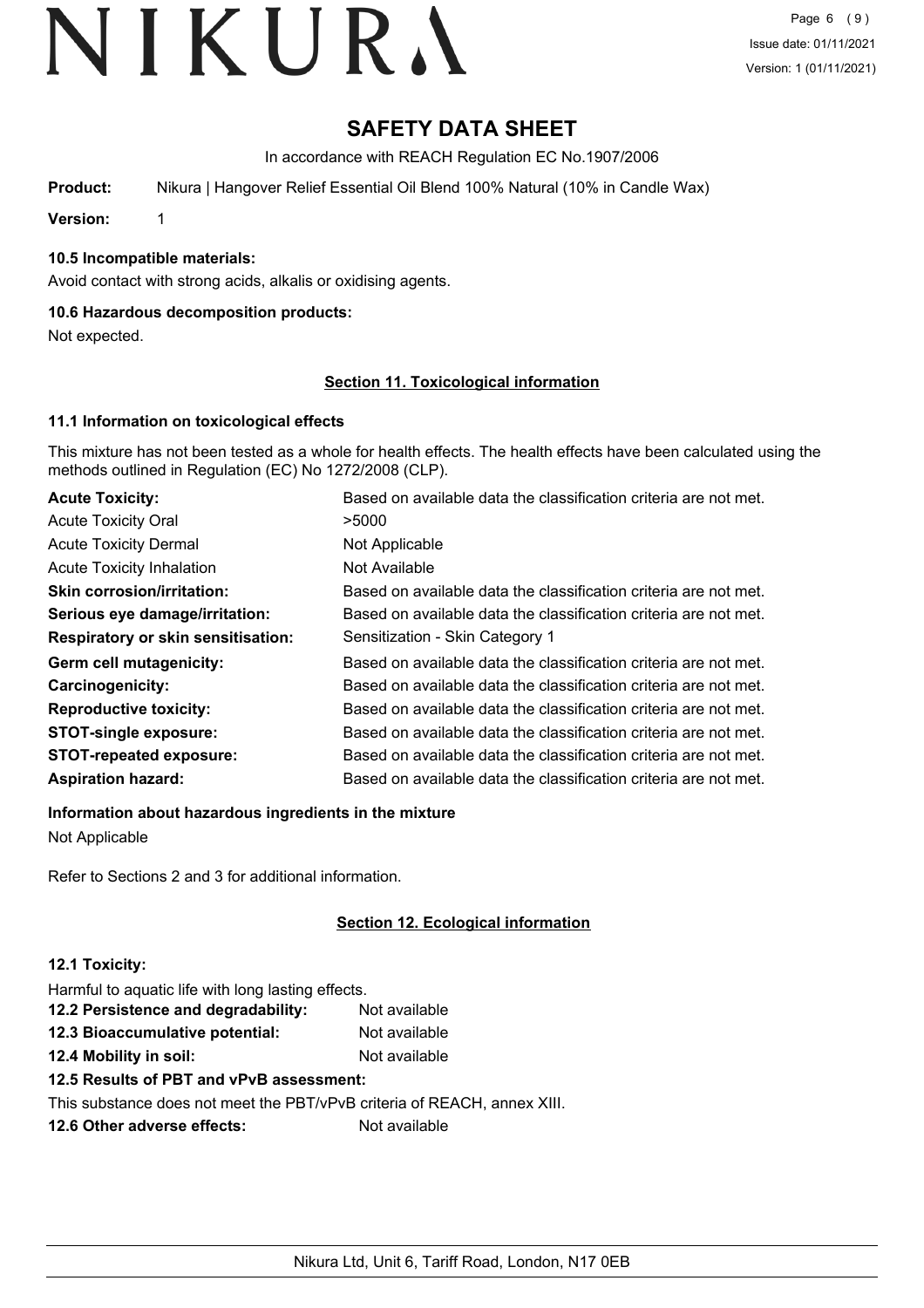# **SAFETY DATA SHEET**

In accordance with REACH Regulation EC No.1907/2006

| Product: |  |  |  |  | Nikura   Hangover Relief Essential Oil Blend 100% Natural (10% in Candle Wax) |  |
|----------|--|--|--|--|-------------------------------------------------------------------------------|--|
|----------|--|--|--|--|-------------------------------------------------------------------------------|--|

**Version:** 1

# **Section 13. Disposal considerations**

#### **13.1 Waste treatment methods:**

Dispose of in accordance with local regulations. Avoid disposing into drainage systems and into the environment. Empty containers should be taken to an approved waste handling site for recycling or disposal.

## **Section 14. Transport information**

| 14.1 UN number:                                                               | Not classified                              |  |
|-------------------------------------------------------------------------------|---------------------------------------------|--|
| 14.2 UN Proper Shipping Name:                                                 | ۰                                           |  |
| 14.3 Transport hazard class(es):                                              | Not classified                              |  |
| <b>Sub Risk:</b>                                                              | Not classified                              |  |
| 14.4. Packing Group:                                                          | Not classified                              |  |
| <b>14.5 Environmental hazards:</b>                                            | Not environmentally hazardous for transport |  |
| 14.6 Special precautions for user:                                            | None additional                             |  |
| 14.7 Transport in bulk according to Annex II of MARPOL73/78 and the IBC Code: |                                             |  |

Not classified

## **Section 15. Regulatory information**

# **15.1 Safety, health and environmental regulations/legislation specific for the substance or mixture** None additional

## **15.2 Chemical Safety Assessment**

A Chemical Safety Assessment has not been carried out for this product.

|                                 | <b>Section 16. Other information</b> |
|---------------------------------|--------------------------------------|
| <b>Concentration % Limits:</b>  | EH C3=92.80% SS 1=45.21%             |
| <b>Total Fractional Values:</b> | EH C3=1.08 SS 1=2.21                 |
| Key to revisions:               |                                      |

Not applicable

## **Key to abbreviations:**

| <b>Abbreviation</b> | Meaning                                                            |
|---------------------|--------------------------------------------------------------------|
| Acute Tox, 4        | Acute Toxicity - Oral Category 4                                   |
| Acute Tox, 4        | Acute Toxicity - Inhalation Category 4                             |
| Aquatic Acute 1     | Hazardous to the Aquatic Environment - Acute Hazard Category 1     |
| Aquatic Chronic 1   | Hazardous to the Aquatic Environment - Long-term Hazard Category 1 |
| Aquatic Chronic 2   | Hazardous to the Aquatic Environment - Long-term Hazard Category 2 |
| Aquatic Chronic 3   | Hazardous to the Aquatic Environment - Long-term Hazard Category 3 |
| Aquatic Chronic 4   | Hazardous to the Aquatic Environment - Long-term Hazard Category 4 |
| Asp. Tox 1          | Aspiration Hazard Category 1                                       |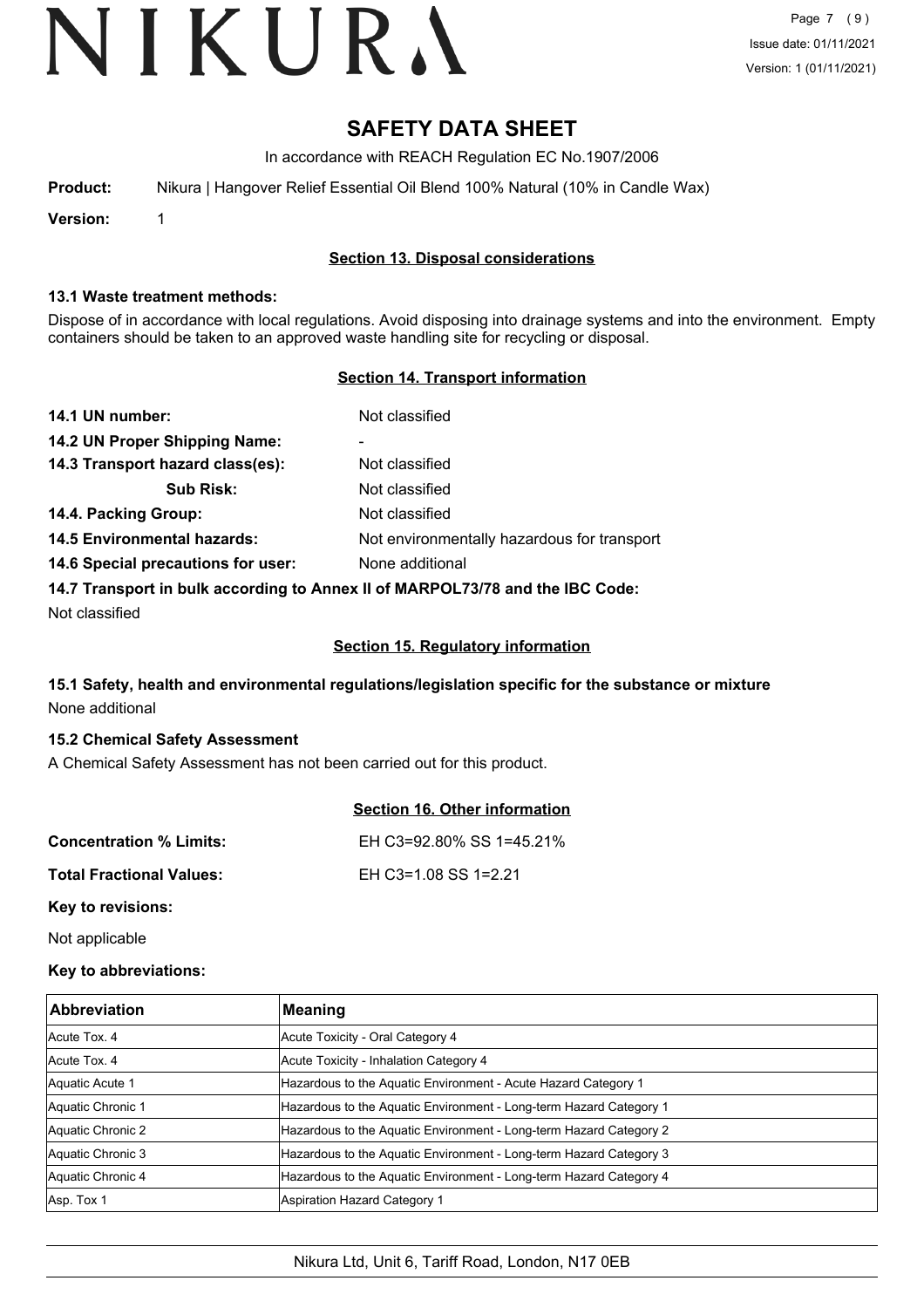# **SAFETY DATA SHEET**

In accordance with REACH Regulation EC No.1907/2006

**Product:** Nikura | Hangover Relief Essential Oil Blend 100% Natural (10% in Candle Wax)

## **Version:** 1

| Eye Irrit. 2     | Eye Damage / Irritation Category 2                                                                                                 |
|------------------|------------------------------------------------------------------------------------------------------------------------------------|
| Flam. Liq. 3     | Flammable Liquid, Hazard Category 3                                                                                                |
| Flam. Sol. 2     | Flammable Solid, Hazard Category 2                                                                                                 |
| H <sub>226</sub> | Flammable liquid and vapour.                                                                                                       |
| H228             | Flammable solid.                                                                                                                   |
| H302             | Harmful if swallowed.                                                                                                              |
| H304             | May be fatal if swallowed and enters airways.                                                                                      |
| H315             | Causes skin irritation.                                                                                                            |
| H317             | May cause an allergic skin reaction.                                                                                               |
| H319             | Causes serious eye irritation.                                                                                                     |
| H332             | Harmful if inhaled.                                                                                                                |
| H400             | Very toxic to aquatic life.                                                                                                        |
| H410             | Very toxic to aquatic life with long lasting effects.                                                                              |
| H411             | Toxic to aquatic life with long lasting effects.                                                                                   |
| H412             | Harmful to aquatic life with long lasting effects.                                                                                 |
| H413             | May cause long lasting harmful effects to aquatic life.                                                                            |
| P210             | Keep away from heat, sparks, open flames and hot surfaces. - No smoking.                                                           |
| P233             | Keep container tightly closed.                                                                                                     |
| P240             | Ground/bond container and receiving equipment.                                                                                     |
| P241             | Use explosion-proof electrical, ventilating and lighting equipment.                                                                |
| P242             | Use only non-sparking tools.                                                                                                       |
| P243             | Take precautionary measures against static discharge.                                                                              |
| P261             | Avoid breathing vapour or dust.                                                                                                    |
| P264             | Wash hands and other contacted skin thoroughly after handling.                                                                     |
| P270             | Do not eat, drink or smoke when using this product.                                                                                |
| P271             | Use only outdoors or in a well-ventilated area.                                                                                    |
| P272             | Contaminated work clothing should not be allowed out of the workplace.                                                             |
| P273             | Avoid release to the environment.                                                                                                  |
| P280             | Wear protective gloves/eye protection/face protection.                                                                             |
| P301/310         | IF SWALLOWED: Immediately call a POISON CENTER or doctor/physician.                                                                |
| P301/312         | IF SWALLOWED: call a POISON CENTER or doctor/physician if you feel unwell.                                                         |
| P302/352         | IF ON SKIN: Wash with plenty of soap and water.                                                                                    |
| P303/361/353     | IF ON SKIN (or hair): Remove/take off immediately all contaminated clothing. Rinse skin with water/shower.                         |
| P304/340         | IF INHALED: Remove victim to fresh air and keep at rest in a position comfortable for breathing.                                   |
| P305/351/338     | IF IN EYES: Rinse cautiously with water for several minutes. Remove contact lenses, if present and easy to<br>do. Continue rinsing |
| P312             | Call a POISON CENTRE or doctor/physician if you feel unwell.                                                                       |
| P330             | Rinse mouth.                                                                                                                       |
| P331             | Do not induce vomiting.                                                                                                            |
| P332/313         | If skin irritation occurs: Get medical advice/attention.                                                                           |
| P333/313         | If skin irritation or rash occurs: Get medical advice/attention.                                                                   |
| P337/313         | If eye irritation persists: Get medical advice/attention.                                                                          |